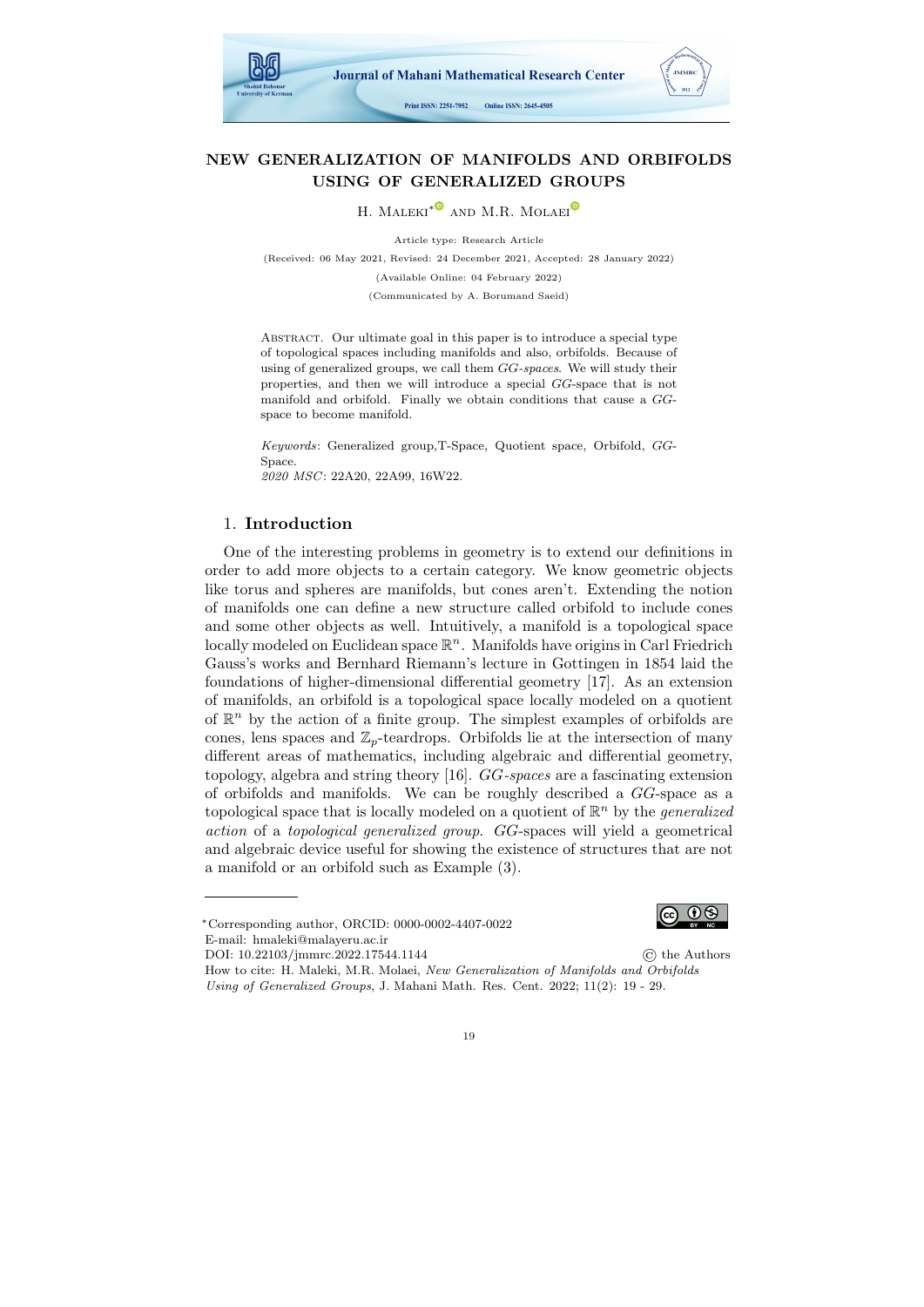Let us recall the definition of orbifolds. They were first introduced into topology and differential geometry by Satake [\[15\]](#page-10-2), who called them V-manifolds. Satake described them as topological spaces generalizing smooth manifolds and generalized concepts such as de Rham cohomology and the Gauss-Bonnet theorem to orbifolds. The late 1970s, orbifolds were used by Thurston in his work on three-manifolds [\[16\]](#page-10-1). The name *V-manifold* was replaced by the word orbifold by Thurston. An orbifold O, consists of a paracompact, Hausdorff topological space  $\mathbb{X}_0$  called the *underlying space*, such that for each  $x \in \mathbb{X}_0$ and neighborhood U of x, there exists a neighborhood  $U_x \subseteq U$ , an open set  $\tilde{U}_x \cong \mathbb{R}^n$ , a finite group  $G_x$  acting continuously and effectively on  $\tilde{U}_x$  which fixes  $0 \in \tilde{U}_x$ , and a homeomorphism  $\phi_x : \tilde{U}_x G_x \to U_x$  with  $\phi_x(0) = x$  [\[3\]](#page-10-3).

In this paper, we first recall some important preliminaries about topological generalized groups and their generalized action on a topological space. In section 3, we introduce and study GG-spaces using generalized action of topological generalized groups. Then we will show that there is the GG-space that is not manifold.

## 2. Preliminaries

Generalized groups or completely simple semi-groups [\[2,](#page-10-4) [9\]](#page-10-5) are an extension of groups. This notion has been studied first in 1999 [\[8,](#page-10-6) [10,](#page-10-7) [12\]](#page-10-8). Topological generalized groups have been applied in geometry, dynamical systems and also genetic [\[1,](#page-10-9) [11,](#page-10-10) [13\]](#page-10-11). The notion of generalized action [\[8\]](#page-10-6) is an extension of the notion of group actions. It has been applied by the other researchers [\[4\]](#page-10-12). Furthermore, the notion of T-spaces have been introduced and studies as an extentionof the notion of G-spaces using of topological generalized groups [\[7\]](#page-10-13). We refer to [\[7,](#page-10-13) [12,](#page-10-8) [14\]](#page-10-14) for more details. We start by recalling the notions of topological generalized groups and their generalized action on a topological space. [\[10\]](#page-10-7) A topological generalized group is a Hausdorff topological space T which is endowed with a semigroup structure such that the following conditions hold:

- (a) For each  $t \in T$ , there is a unique  $e(t) \in T$  such that  $t \cdot e(t) = e(t) \cdot t = t$ ,
- (b) For each  $t \in T$ , there is  $s \in T$  such that  $s \cdot t = t \cdot s = e(t)$ ,
- (c) For each  $s, t \in T$ ,  $e(s \cdot t) = e(s) \cdot e(t)$ ,
- <span id="page-1-0"></span>(d) The generalized group operations  $m_1 : T \to T$  defined by  $m_1(t) = t^{-1}$  and  $m_2: T \times T \to T$  defined by  $m_2((s,t)) = s \cdot t$  are continuous maps, where  $t^{-1} \in T$  with  $t \cdot t^{-1} = t^{-1} \cdot t = e(t)$ .

Note that in condition (b), we can easily prove that each  $t$  in  $T$ , has a unique inverse in T, denoted by  $t^{-1}$ . So the mapping  $m_1$  is well-defined. Moreover; for given  $t \in T$ ,  $e(t) = e(t^{-1})$  and  $e(e(t)) = e(t)$ . One can show that the condition (c) implies that  $e(s) \cdot e(t) \cdot e(s) = e(s)$ . We can also show that  $(s \cdot t)^{-1} = e(s) \cdot t^{-1} \cdot s^{-1} \cdot e(t)$ . As shown in [\[12\]](#page-10-8), the mapping  $e : T \to T$  defined by  $t \mapsto e(t)$ , is a continuous map. Let T and S be two generalized groups.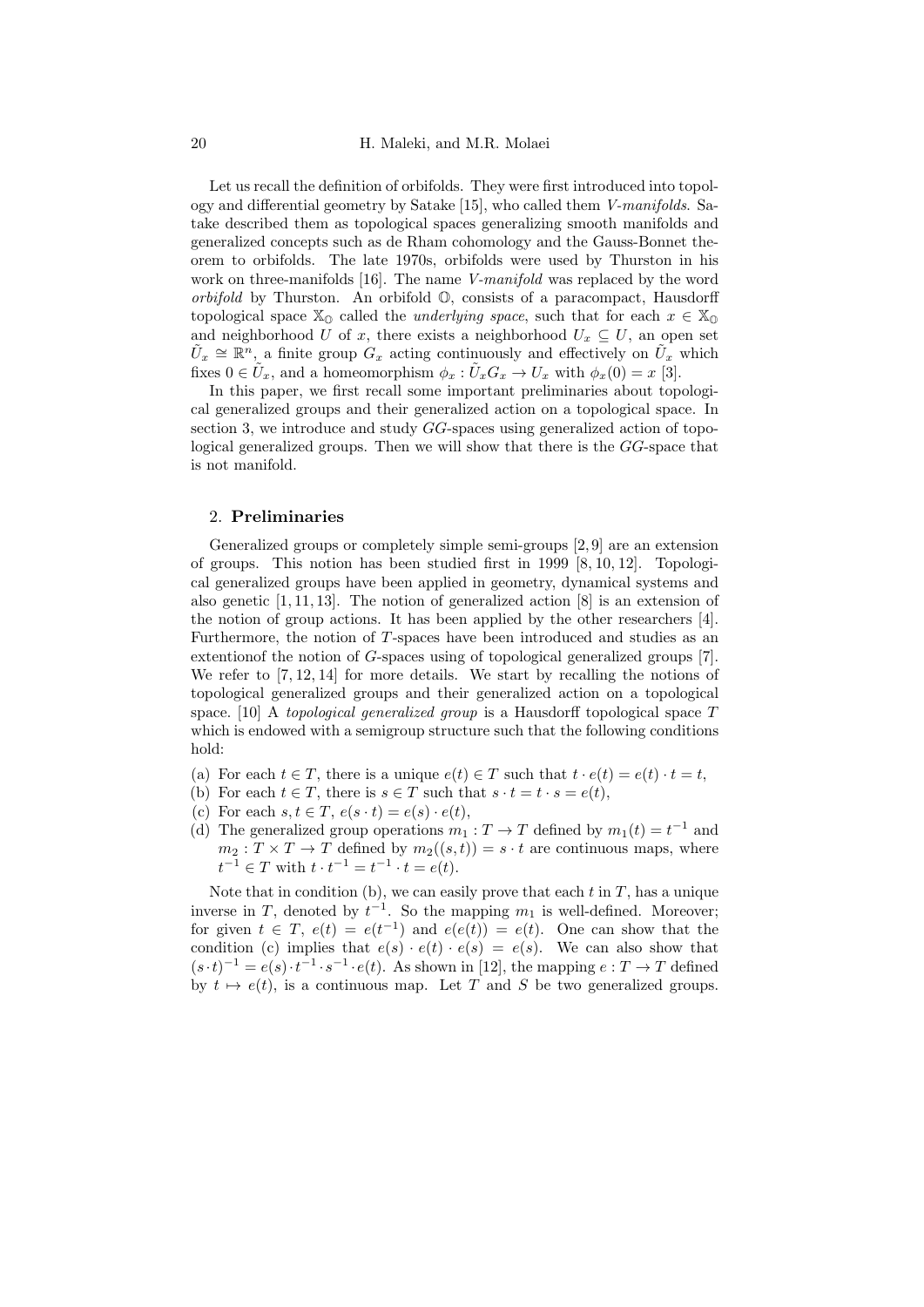A map  $f: T \to S$  is called a *homomorphism* if  $f(st) = f(s) \cdot f(t)$  for every  $s, t \in T$ .

Every topological group is a topological generalized group.

Let T be the topological space  $\mathbb{R} \setminus \{0\}$ . We can see that T with the multiplication  $x \cdot y = x|y|$  is a topological generalized group. The identity set  $e(T)$ is  $\{-1, 1\}.$ 

If  $T$  is the topological space

$$
\mathbb{R}^2 - \{(0,0)\} = \{re^{i\theta} \mid r > 0 \text{ and } 0 \le \theta < 2\pi\}
$$

with the Euclidean metric, then  $T$  with the multiplication

 $(r_1e^{i\theta_1}) \cdot (r_2e^{i\theta_2}) = r_1r_2e^{i\theta_2}$ (1)

is a topological generalized group. We have  $e(re^{i\theta}) = e^{i\theta}$  and  $(re^{i\theta})^{-1} = \frac{1}{r}e^{i\theta}$ . So we can see the identity set  $e(T)$  is the unit circle  $S<sup>1</sup>$ . However, T is not a topological group.

In the following we introduce a new method for constructing a generalized group from a group.

<span id="page-2-0"></span>**Theorem 2.1.** Let G be a group. Then the set  $T := G \times G$  by the multiplication  $(s_1, t_1)(s_2, t_2) = (s_1, t_1s_2t_2)$ 

is a generalized group. Moreover, if  $G$  is a topological group then  $T$  is also a topological generalized group.

Proof.

 $(s, t) \cdot (s, s^{-1}) = (s, t s s^{-1}) = (s, t e) = (s, t) = (s, e t) = (s, s^{-1} s t) = (s, s^{-1}) \cdot (s, t)$ thus  $e((s,t)) = (s, s^{-1})$ . Moreover, we have

$$
(s,t).(s, s^{-1}t^{-1}s^{-1}) = (s, tss^{-1}t^{-1}s^{-1})
$$
  
=  $(s, tet^{-1}s^{-1})$   
=  $(s, tt^{-1}s^{-1})$   
=  $(s, es^{-1})$   
=  $(s, s^{-1})$   
=  $e((s, t)).$ 

And also

$$
(s, s^{-1}t^{-1}s^{-1}).(s,t) = (s, s^{-1}t^{-1}s^{-1}st)
$$
  

$$
= (s, s^{-1}t^{-1}et)
$$
  

$$
= (s, s^{-1}t^{-1}t)
$$
  

$$
= (s, s^{-1}e)
$$
  

$$
= (s, s^{-1})
$$
  

$$
= e((s, t)).
$$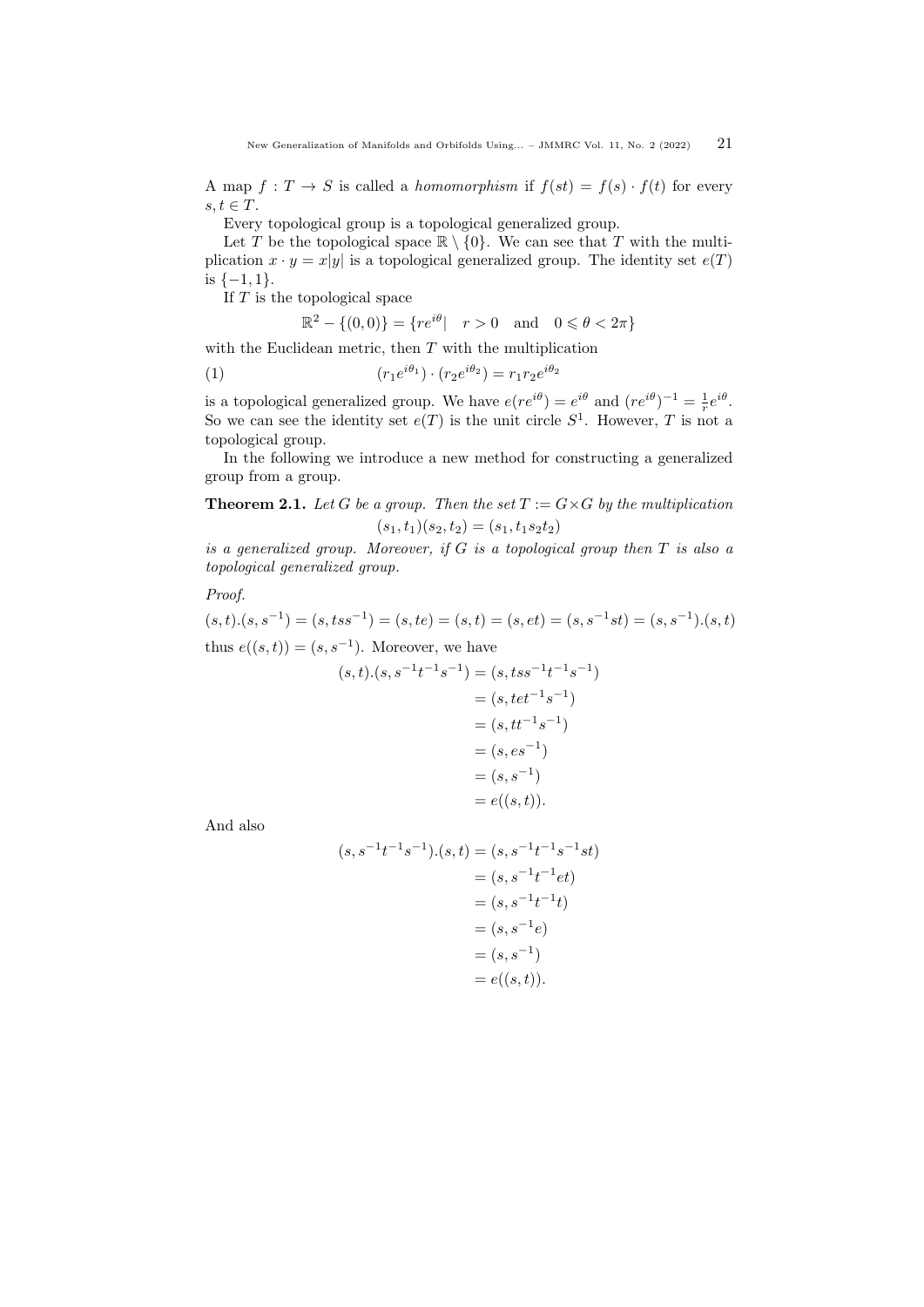<span id="page-3-0"></span>

Figure 1. The Induced Topological Generalized Group

So  $(s,t)^{-1} = (s, s^{-1}t^{-1}s^{-1})$  and  $G \times G$  is a generalized group. If G is a topological group, then the generalized group operations  $m_1$  and  $m_2$  for  $G \times G$ are also continuous. So  $G \times G$  is a topological generalized group.

 $\Box$ 

The above topological generalized group  $T$  is called the *induced topologi*cal generalized group of the topological group G. We can see that  $e(T)$  =  $\{(t, t^{-1}) | t \in G\}$ , (See Figure [1\)](#page-3-0). We are able to construct generalized groups from groups with this method.

For any positive integer  $n$ , there is a topological generalized group  $T$  such that  $Card(e(T))=n$ .

*Proof.* In Theorem [2.1,](#page-2-0) if consider  $G := \mathbb{Z}_n$ , then  $T = G \times G$  is a generalized group that  $\text{Card}(e(T)) = n$ .

Let G be the group  $\{0, \theta, \theta^2, \theta^3\}$  where  $\theta$  is the 90 degrees counterclockwise rotation of  $xy$ -plane. So the induced topological generalized group of  $G$  has 16 members and Card $(e(T)) = 4$ .

Let X be a topological space and let  $T$  be a topological generalized group. A generalized action of T on X is a continuous map  $\lambda: T \times X \longrightarrow X$  such that the following conditions hold:

(a)  $\lambda(s, \lambda(t, x)) = \lambda(s \cdot t, x)$ , for  $s, t \in T$  and  $x \in X$ ;

(b) If  $x \in X$ , there is  $e(t) \in T$  such that  $\lambda(e(t), x) = x$ .

A T-space is a triple  $(X, T, \lambda)$  where X is a Hausdorff topological space, T is a topological generalized group and  $\lambda: T \times X \longrightarrow X$  is a generalized action of T on X. Moreover, for each  $x \in X$ :

(i)  $T_x = \{t \in T |$   $tx = x\}$  is called the *stabilizer* of x in T;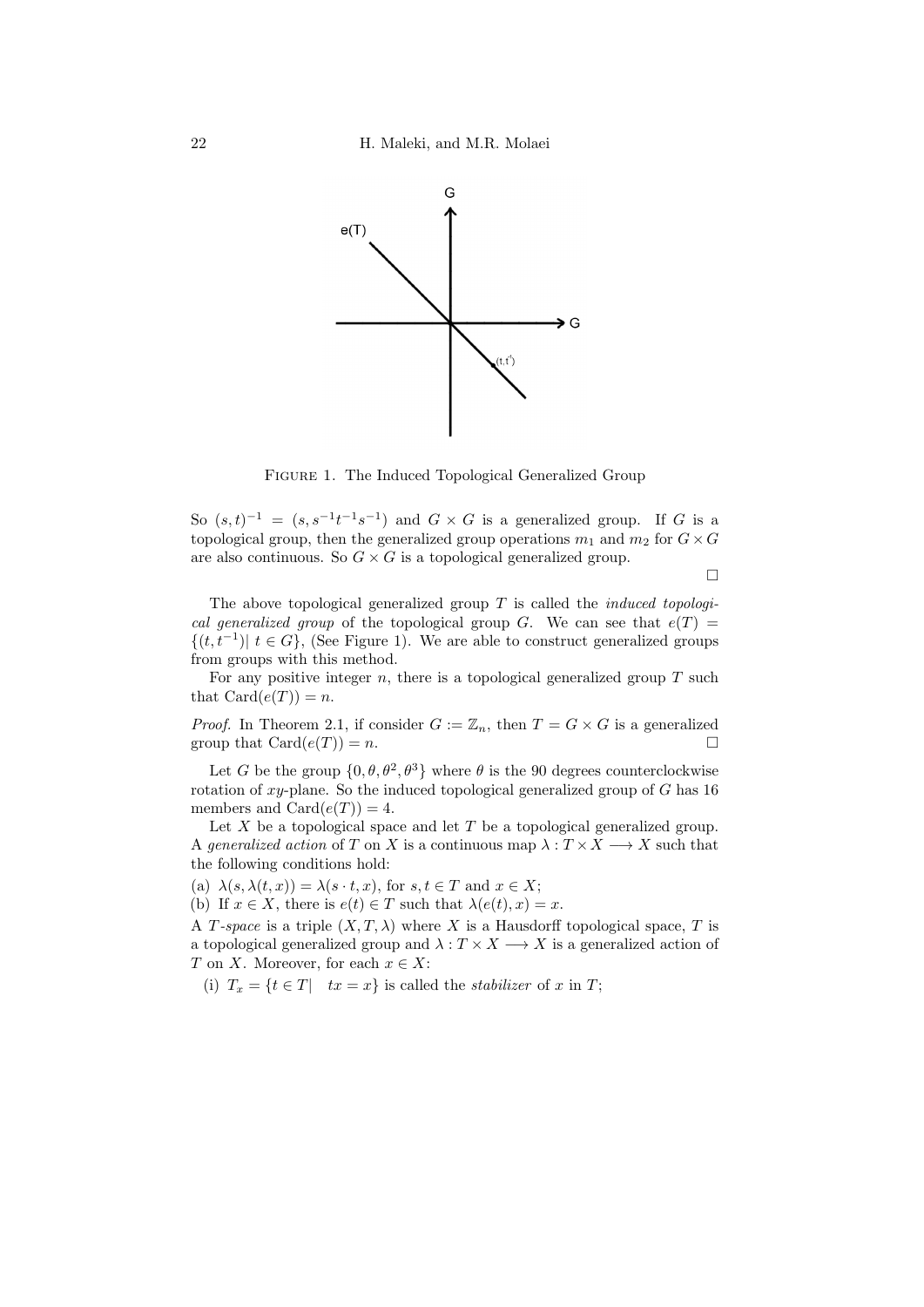### (ii)  $T(x) = \{tx \mid t \in T\}$  is called T-orbit of x in X.

For  $x \in X$ ,  $T_x$  is a generalized subgroup of T [\[5\]](#page-10-15). For  $x \in X$ , if the stabilizer  $T_x$  is trivial (i.e.  $T_x = \{e(t)\}\$ for some  $t \in T$ ), we say that x is a regular point, otherwise, it is called a *singular* point. The *singular* set of  $X$ , denoted by  $\sum_{X}$ , is the set of singular points of X. We define two maps  $\theta_t : X \to X$  and  $\rho_x: T \to X$ , by  $\theta_t(x) = tx$  and  $\rho_x(t) = tx$ , respectively, where  $t \in T$  and  $x \in X$ . We can see that  $\theta_t$  and  $\rho_x$  are continuous maps. Clearly,  $T(x) = \rho_x(T)$  and  $T_x = (\rho_x)^{-1}(x)$ . So  $T_x$  is a closed subset of T and then we can say it is a closed generalized subgroup of  $T$ . Now for continuing we need the definition of  $top$ spaces that are introduced in [\[14\]](#page-10-14). The topological generalized group  $T$  is said to be a *top space* if T is a manifold and the generalized group operations  $m_1$  and  $m_2$  are smooth [\[14\]](#page-10-14). As shown in [\[5\]](#page-10-15) if X is a manifold and Card $(e(T)) < \infty$ , then we can show that for  $x \in X$ ,  $T_x$  is a generalized subtop space of T and also a topological generalized subgroup of T.

By the action  $\lambda$  of a T on X, we can define the following equivalence relation on  $X$ :

#### $x \sim y$  if and only if there is  $t \in T$  such that  $tx = y$ .

Now, we can consider the quotient space  $X\sim$ . By the projection map  $\pi: X \to$  $X\sim$ , we can define a natural topology on  $X\sim$  such that  $\pi$  is a continuous map. In fact  $U \subseteq X \sim$  is open if  $\pi^{-1}(U)$  is open in X. We will use of the notation XT for the topological quotient space  $X \sim$ .

Let T be  $\mathbb{R} - \{0\}$  with the Euclidean metric. T with the multiplication  $x \cdot y = x$  is a topological generalized group that if  $x \in T$ , then  $e(x) = x^{-1} = x$ . T acts on itself with this multiplication.

We recall that if T is a generalized group, X is a set and  $S = \{ \varphi^t \mid \varphi^t : X \to \varphi^t \}$ X is a mapping and  $t \in T$ , then the triple  $(X, S, T)$  is called a *complete* semidynamical system if:

(i)  $\varphi^{t_1} \circ \varphi^{t_2} = \varphi^{t_1 \cdot t_2}$ , for all  $t_1, t_2 \in T$ ;

(ii) For given  $x \in X$ , there is  $\varphi^t \in D$  such that x is a fixed point of  $\varphi^t$ .

We see that each T-space  $(X, T, \lambda)$  generates a complete semidynamical system  $(X, S, T)$  where

$$
S = \{ \theta_t : X \to X \mid \theta_t(x) = tx, \text{ for } x \in X \text{ and } t \in T \}.
$$

As shown in [\[5\]](#page-10-15), if  $e(T) \subseteq T_x$ , for each  $x \in X$ , then S with the multiplication  $\theta_s \circ \theta_t = \theta_{st}$  is a topological generalized group. In this case, for each  $\theta_t \in$  $S, e(\theta_t) = \theta_{e(t)}$  and  $(\theta_t)^{-1} = \theta_{t^{-1}}$ .

**Theorem 2.2.** If  $e(T) \subseteq T_x$ , for each  $x \in X$ , then each  $\theta_t$  is a homeomorphism.

*Proof.* Every  $\theta_t$  is a continuous map on X. Now we claim that each  $\theta_t$  is one to one, onto and has the inverse  $\theta_{t-1}$ . If  $\theta_t(x) = \theta_t(y)$ , then  $tx = ty$ , and so  $t^{-1}tx = e(t)x = x = y = e(t)y = t^{-1}ty$ . Hence  $\theta_t$  is one to one. On the other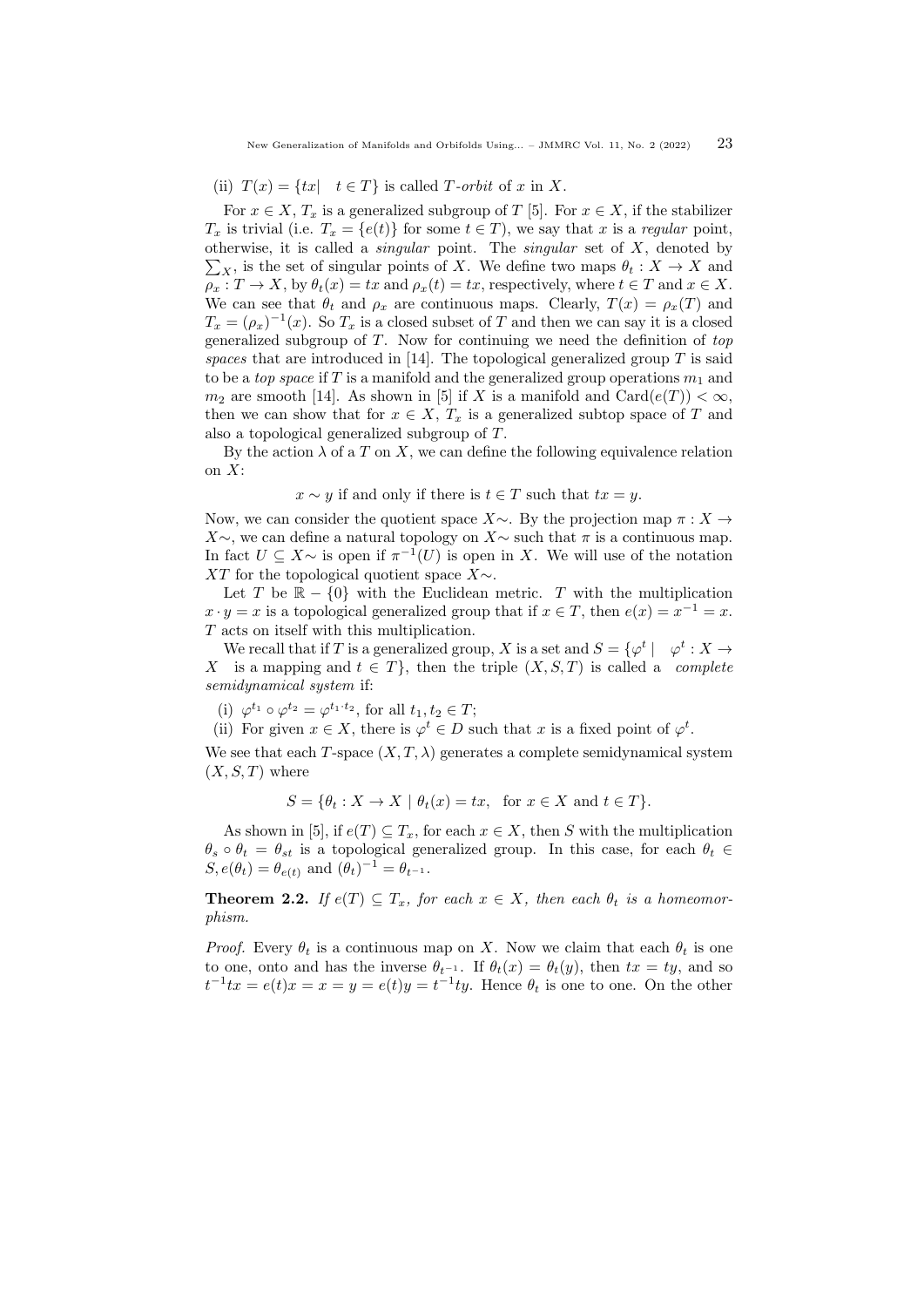hand, for  $x \in X$ , there exists  $t^{-1}x \in X$  such that  $\theta_t(t^{-1}x) = tt^{-1}x = e(t)x = x$ . Thus  $\theta_t$  is also onto. If  $t \in T$  and  $x \in X$ , then

$$
\theta_t \circ \theta_{t^{-1}}(x) = \theta_{tt^{-1}}(x) = \theta_{e(t)}(x) = e(t)x = x.
$$

The last equity follows from the fact  $e(T) \subseteq T_x$ . In the same way

$$
\theta_{t_{-1}} \circ \theta_t(x) = x.
$$

Therefore, every  $\theta_t$  is a homeomorphism.  $\Box$ 

**Theorem 2.3.** Let  $(X, T, \lambda)$  be a T-space. If T is compact and  $e(T) \subseteq T_x$  for each  $x \in X$ , then  $\lambda : T \times X \to X$  is a closed map.

*Proof.* Assume that C is a closed subset of  $T \times X$  and  $x \in X$  is a limit point of  $\lambda(C)$ . So there exists a sequence  $\{(t_i, x_i)\}\$ in C such that  $\lambda(t_i, x_i) = t_i x_i$ converges to x. As T is compact, then there is a subsequence of  $\{t_i\}$  such that converges to a t in T. We rename that subsequence be  $\{t_i\}$ . T is a topological generalized group, so the map  $m_1 : T \to T$ , defined by  $t \mapsto t^{-1}$  is continuous. This implies that  $\{t_i^{-1}\}$  converges to  $t^{-1}$ .  $\lambda$  is also continuous,  $\lambda(t_i^{-1}, t_i x_i)$ converges to  $\lambda(t^{-1},x)$ , so  $\{e(t_i)x_i\}$  converges to  $t^{-1}x$ . But for each  $x \in X$ ,  $e(T) \subseteq T_x$ , thus  $e(t_i)x_i = x_i$  and consequently,  $x_i$  converges to  $t^{-1}x$ . So the sequence  $\{(t_i, x_i)\}\$ in C converges to  $(t, t^{-1}x)$ . Since C is a closed subset of  $T \times X$ , then  $(t, t^{-1}x) \in C$ . Therefore,  $\lambda(t, t^{-1}x) = e(t)x \in \lambda(C)$ . According to the assumption,  $e(t)x = x$ . So  $x \in \lambda(C)$  which means that  $\lambda(C)$  is closed, that is,  $\lambda$  is a closed map.

A generalized action  $\lambda$  of T on X is called *perfect* if  $e(T) \subseteq T_r$  for each  $x \in X$ . Moreover,  $\lambda$  is called *super perfect* if for each  $x \in X$ ,  $e(T) = T_x$ .

**Theorem 2.4.** Suppose that  $(X, T, \lambda)$  is a T-space and  $\lambda$  is perfect. If X is locally connected, then  $Y := XT$  is also locally connected.

*Proof.* We know that  $X$  is locally connected if and only if every open subset  $U \subseteq X$  can be decomposed into a disjoint union of open connected subspaces of X [\[17\]](#page-10-0). Now we consider the projection map  $\pi : X \to XT$ . Let V be an open subset of  $Y := XT$  and consider the inverse image  $\pi^{-1}(V)$  that is open in X. Since X is locally connected so  $\pi^{-1}(V)$  is decomposed into a disjoint union of connected components of X. As  $\lambda$  is a perfect generalized action of T on  $X$ , we can define a natural generalized action of  $T$  on the set of connected components of X. The image of each component of X under  $\pi$  is the same within an orbit in Y. So  $\pi(\pi^{-1}(V)) = V$  is decomposed into a disjoint union of open connected subsets of  $Y$ . Hence,  $Y$  is locally connected.

 $\Box$ 

#### <span id="page-5-0"></span>3. GG-spaces

Now we are ready to define GG-spaces. A GG-space is a topological space that is locally homeomorphic to a quotient of  $\mathbb{R}^n$  by the generalized action of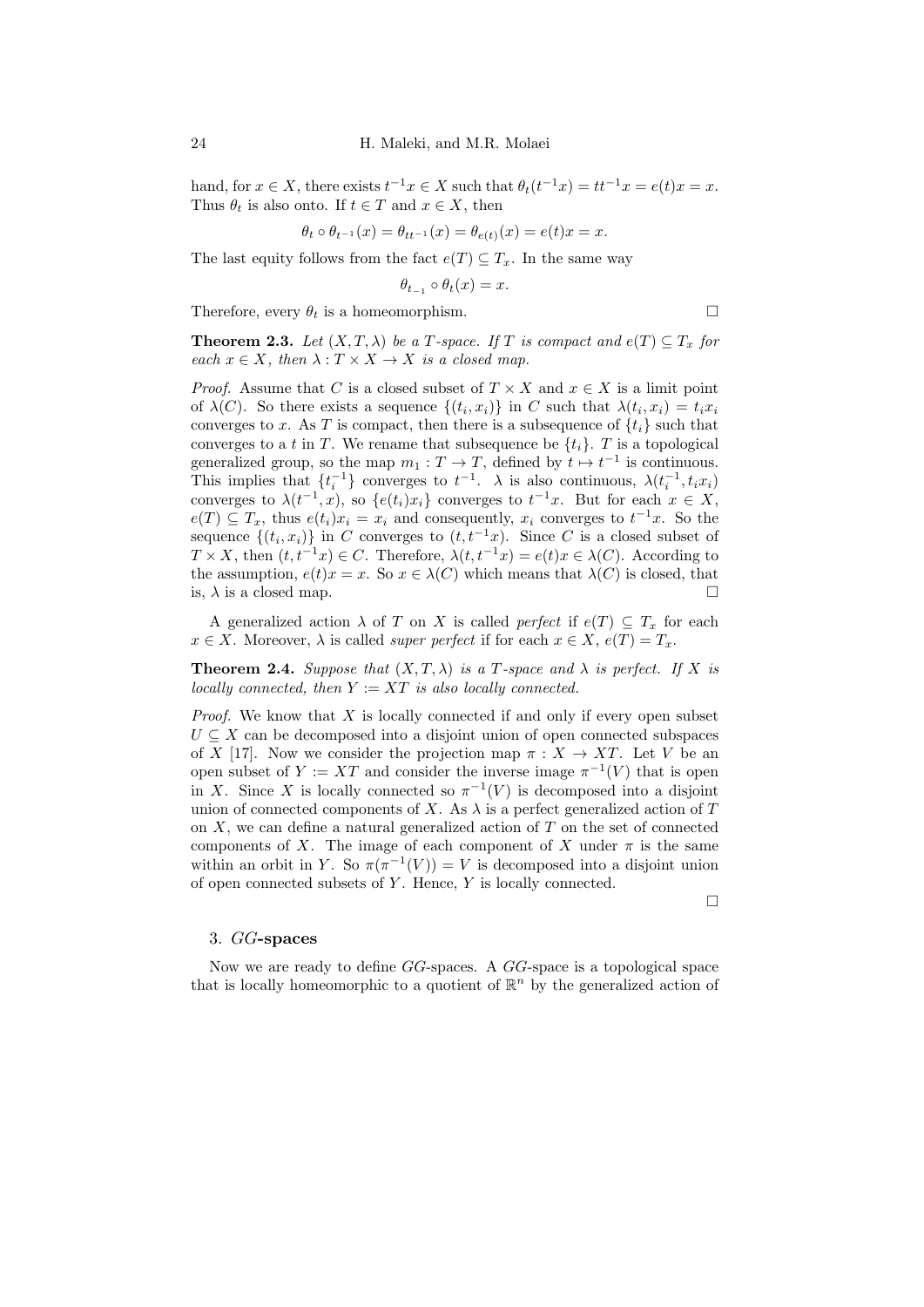a topological generalized group. First, we need to define charts. Let  $X$  be a topological space. Then a *chart* for X is a  $(U, \tilde{U}, \varphi, T)$  where U is an open subset of X,  $\widetilde{U}$  is an open subset of  $\mathbb{R}^n$ , T is a topological generalized group that acts continuously on  $\tilde{U}$  by a generalized action  $\lambda$  and  $\varphi : \tilde{U} \longrightarrow U$  is a continuous map inducing a homeomorphism between  $\tilde{U}T$  and U.

The collection  $\{(U_i, U_i, \varphi_i, T_i) : i \in I\}$  of charts of X is said to be an atlas for  $X$  if the following properties are satisfied:

(i)  $\{U_i : i \in I\}$  is a cover of X that closed under finite intersection;

(ii) whenever  $U_i \subset U_j$ , there is an injective generalized group homomorphism

$$
f_{ij}: T_i \hookrightarrow T_j
$$

and an embedding

<span id="page-6-1"></span>
$$
\psi_{ij}: \tilde{U}_i \hookrightarrow \tilde{U}_j
$$

such that for  $t \in T_i$ ,

(2) 
$$
\psi_{ij}(tx) = f_{ij}(t)\psi_{ij}(x)
$$

and also

$$
\varphi_j \circ \psi_{ij} = \varphi_i.
$$

Note that the equation [\(2\)](#page-6-1) means that  $\psi_{ij}$  is equivariant with respect to  $f_{ij}$ .

A GG-space is a pair  $(X, \mathcal{A})$  where X is a topological space and A is an atlas for X. We consider that the atlas A is maximal. An atlas A for X is maximal if it is not contained in any strictly larger atlas. This just means every chart satisfying conditions (i) and (ii) of the definition [3,](#page-5-0) is already in  $\mathcal{A}$ .

<span id="page-6-0"></span>**Theorem 3.1.** Let  $X$  be a  $GG$ -space. Every atlas for  $X$  is contained in a unique maximal atlas.

*Proof.* Let A be an atlas for X and  $\overline{A}$  denote the set of all charts satisfying conditions (i) and (ii) of the definition [3](#page-5-0) for every chart in  $A$ . To show that  $\overline{\mathcal{A}}$  is an atlas for X, let  $(U_i, U_i, \varphi_i, T_i)$  and  $(U_j, U_j, \varphi_j, T_j)$  be two charts in  $\overline{\mathcal{A}}$ ,  $U_i \subset U_j$  and  $x \in U_i$  be arbitrary. Because the domains of the charts in A cover X, there is some chart  $(U_k, \tilde{U}_k, \varphi_k, T_k) \in \mathcal{A}$  such that  $x \in U_k$ . We can consider  $U_k$  such that  $U_i \subset U_k \subset U_j$ . Since every chart in  $\overline{A}$  satisfies conditions (i) and (ii) of the definition [3](#page-5-0) for every chart in  $A$ , there are two injective generalized group homomorphisms

$$
f_{ik}: T_i \hookrightarrow T_k
$$

$$
f_{kj}: T_k \hookrightarrow T_j
$$

$$
\psi_{ik}: \widetilde{U}_i \hookrightarrow \widetilde{U}_k
$$

and two embeddings

$$
\psi_{kj} : \widetilde{U}_k \hookrightarrow \widetilde{U}_j
$$

such that for  $t \in T_i$  and  $s \in T_k$ ,

$$
\psi_{ik}(tx) = f_{ik}(t)\psi_{ik}(x)
$$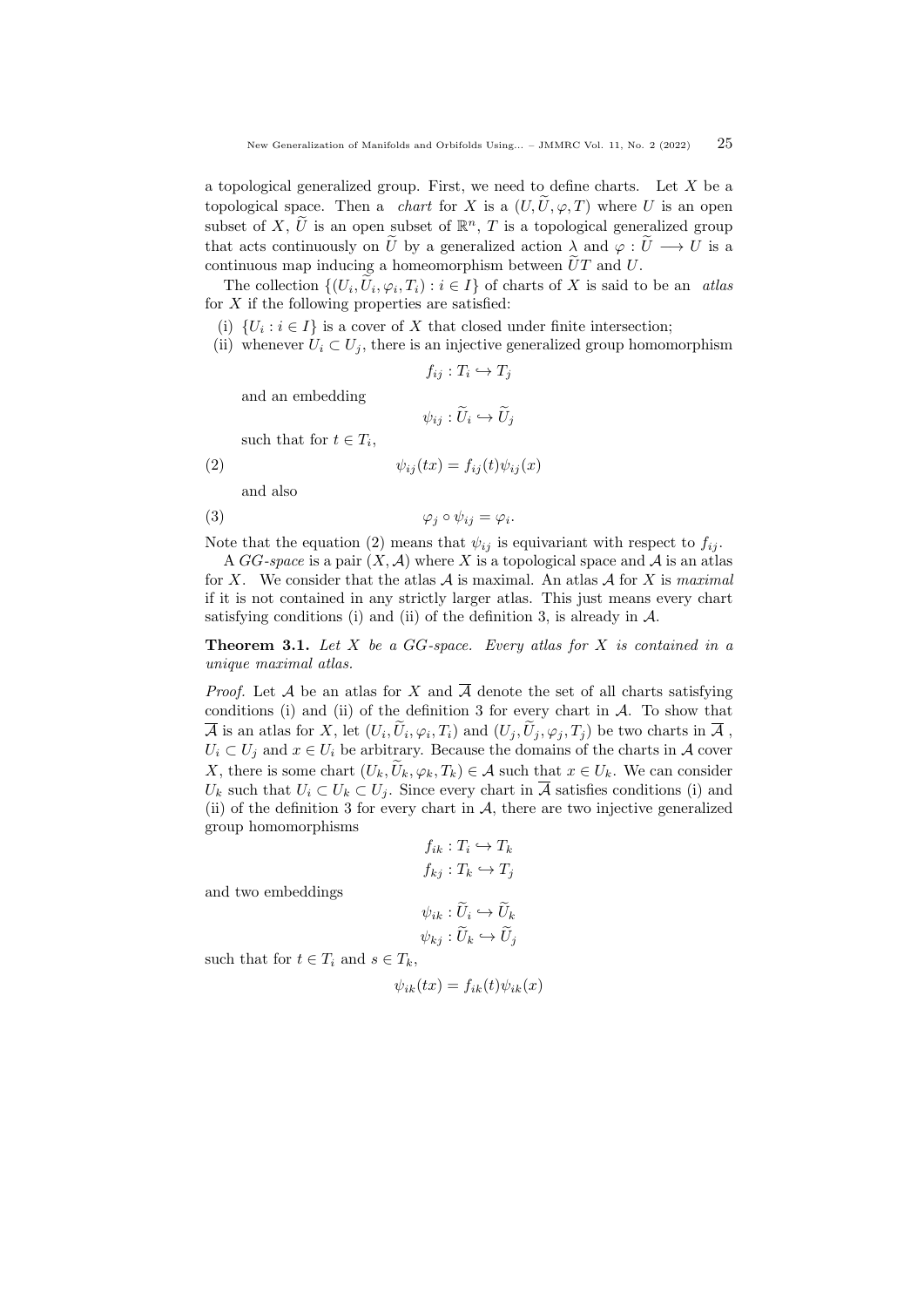26 H. Maleki, and M.R. Molaei

$$
\psi_{kj}(sx) = f_{kj}(s)\psi_{kj}(x)
$$

and also

$$
\varphi_k \circ \psi_{ik} = \varphi_i
$$

$$
\varphi_j \circ \psi_{kj} = \varphi_k
$$

Now, we consider

$$
f_{ij} := f_{kj} \circ f_{ik} : T_i \hookrightarrow T_j
$$

and

$$
\psi_{ij} := \psi_{kj} \circ \psi_{ik} : \widetilde{U}_i \hookrightarrow \widetilde{U}_j.
$$

We can see that  $f_{ij}$  is an injective generalized group homomorphism because it is a composition of two injective generalized group homomorphisms. Moreover,  $\psi_{ij}$  is an embedding because it is a composition of two embeddings and we have

$$
\psi_{ij}(tx) = \psi_{kj}(\psi_{ik}(tx))
$$
  
=  $\psi_{kj}(f_{ik}(t)\psi_{ik}(x))$   
=  $f_{kj}(f_{ik}(t))(\psi_{kj}\psi_{ik}(x))$   
=  $f_{ij}(t)\psi_{ij}(x)$ .

Also we can show that

$$
\varphi_j \psi_{ij} = \varphi_j \psi_{kj} \psi_{ik} = \varphi_k \psi_{ik} = \varphi_i.
$$

Therefore  $\overline{A}$  is an atlas. To check that it is maximal, just note that any chart that satisfies conditions (i) and (ii) of the definition [3](#page-5-0) for every chart in  $\overline{\mathcal{A}}$ must in particular satisfy conditions (i) and (ii) of the definition [3](#page-5-0) for every chart in A, so it is already in  $\overline{A}$ . This proves the existence of a maximal atlas containing A. If  $\beta$  is any other maximal atlas containing A, each of its charts satisfy conditions (i) and (ii) of the definition [3](#page-5-0) with each chart in A, so  $\mathcal{B} \subset \overline{\mathcal{A}}$ . By maximality of  $\mathcal{B}, \mathcal{B} = \overline{\mathcal{A}}$ .

Let  $(X, \mathcal{A})$  and  $(Y, \mathcal{B})$  be two GG-spaces. The *product*  $(X \times Y, \mathcal{A} \times \mathcal{B})$  is the GG-space that for each  $(x, y) \in X \times Y$ ,

$$
(U_x \times U_y, \widetilde{U}_x \times \widetilde{U}_y, \varphi_x \times \varphi_y, T_x \times T_y)
$$

is a chart, where  $(U_x, \widetilde{U}_x, \varphi_x, T_x) \in \mathcal{A}$  and  $(U_y, \widetilde{U}_y, \varphi_y, T_y) \in \mathcal{B}$  are charts for x in  $X$  and  $y$  in  $Y$ .

In the following example, the distinction between the geometrical structure of GG-spaces and classical geometrical structures such as Manifolds and orbifolds is well illustrated. In the Manifold theory, no center is considered for the unit circle, but in the concept of GG-spaces we are able to consider the unit circle with its center as a connected geometric structure.

Let  $Y = \mathbb{R}^2$  and T be the generalized group of example [2](#page-1-0) which acts on Y by

$$
(r_1 e^{i\theta_1}) \cdot (r_2 e^{i\theta_2}) = r_1 r_2 e^{i\theta_2}.
$$

We can see that  $T_x = e(T)$ , for each  $x \in Y$ , so the action of T is super perfect. For  $x = r_1 e^{i\theta_1}$  and  $y = r_2 e^{i\theta_2}$ ,  $[x] = [y]$  if and only if  $\theta_1 = \theta_2$ . Now suppose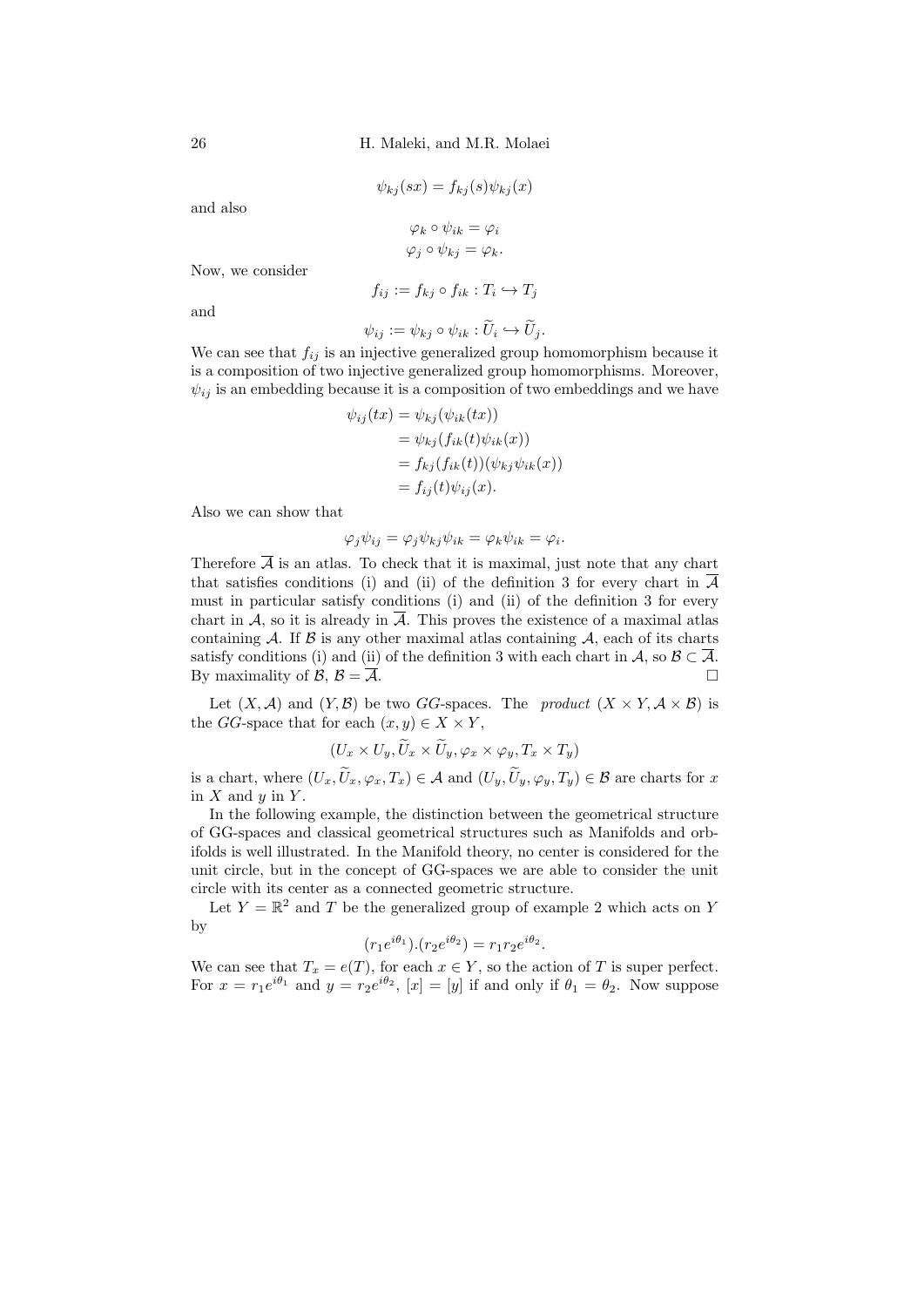

FIGURE 2. The GG-space which is not an orbifold.

 $X := YT$ . We can see that  $(X, Y, \pi, T)$  is a chart for X where  $\pi : Y \to X$  is the projection map. Intuitively, X is  $S^1 \bigcup \{(0,0)\}$  (See Figure 2). Note that X is a connected space with the quotient topology.

Let  $\mathbb T$  be the product  $X \times X$  in Example [3.](#page-6-0) Based on Definition [3,](#page-6-0)  $\mathbb T$  is a  $GG$ -spaces that we call it *generalized torus*. Let X be the topological space  $[0, \infty)$  with the topology generated by Euclidean Metric. Then  $(X, \mathbb{R}, \varphi, T)$  is a chart for X, where the finite topological generalized group  $T = \{\pm 1\}$  with the multiplication  $s \cdot t = s|t|$  acts on R by the generalized action  $tx = t|x|$ , for  $t \in T$  and  $x \in \mathbb{R}$  and  $\varphi : \mathbb{R} \to X$  is defined by  $\varphi(x) = |x|$ .

**Theorem 3.2.** For any open connected T-space  $(X, T, \lambda)$  that  $X \subseteq \mathbb{R}^n$ , the quotient space XT is a GG-space.

*Proof.* we can see that  $A = \{(XT, X, \pi, T)\}\$ is the atlas of XT, where  $\pi$  is the projection mapping  $\pi : X \to XT$ .

Let T be the space of all real  $2 \times 2$  matrices with product

 $\text{Mat}(a_{11}, a_{12}, a_{21}, a_{22}) \times \text{Mat}(b_{11}, b_{12}, b_{21}, b_{22}) = \text{Mat}(a_{11}, b_{12}, b_{21}, a_{22}).$ 

As shown in [\[5\]](#page-10-15), T is a topological generalized group. Let  $X = \mathbb{R}^4$  that T acts on it with  $\lambda: T \times X \to X$  defined by

 $\textbf{Mat}(a_{11}, a_{12}, a_{21}, a_{22}) \times (b, c, d, e) = (a_{11}, c, d, a_{22}).$ 

We can see that  $\lambda$  is a generalized action and  $(X, T, \lambda)$  is a connected T-space. For each  $x = (b, c, d, e) \in \mathbb{R}^4$ ,  $T(x) = \{(y, c, d, z) | y, z \in \mathbb{R}\}$ , so  $XT \simeq \mathbb{R}^2$  is a GG-space with the single chart  $\{(XT, X, \pi, T)\}.$ 

However, we can show below theorem.

**Theorem 3.3.** The GG-space  $(X, \mathcal{A})$  is an orbifold if every topological generalized group  $T_i$  is a finite group. Moreover,  $(X, \mathcal{A})$  is a manifold if every topological generalized group  $T_i$  is trivial.

Proof. Using the definition of an orbifold [\[16\]](#page-10-1) and a manifold [\[6\]](#page-10-16), we can prove this theorem.  $\Box$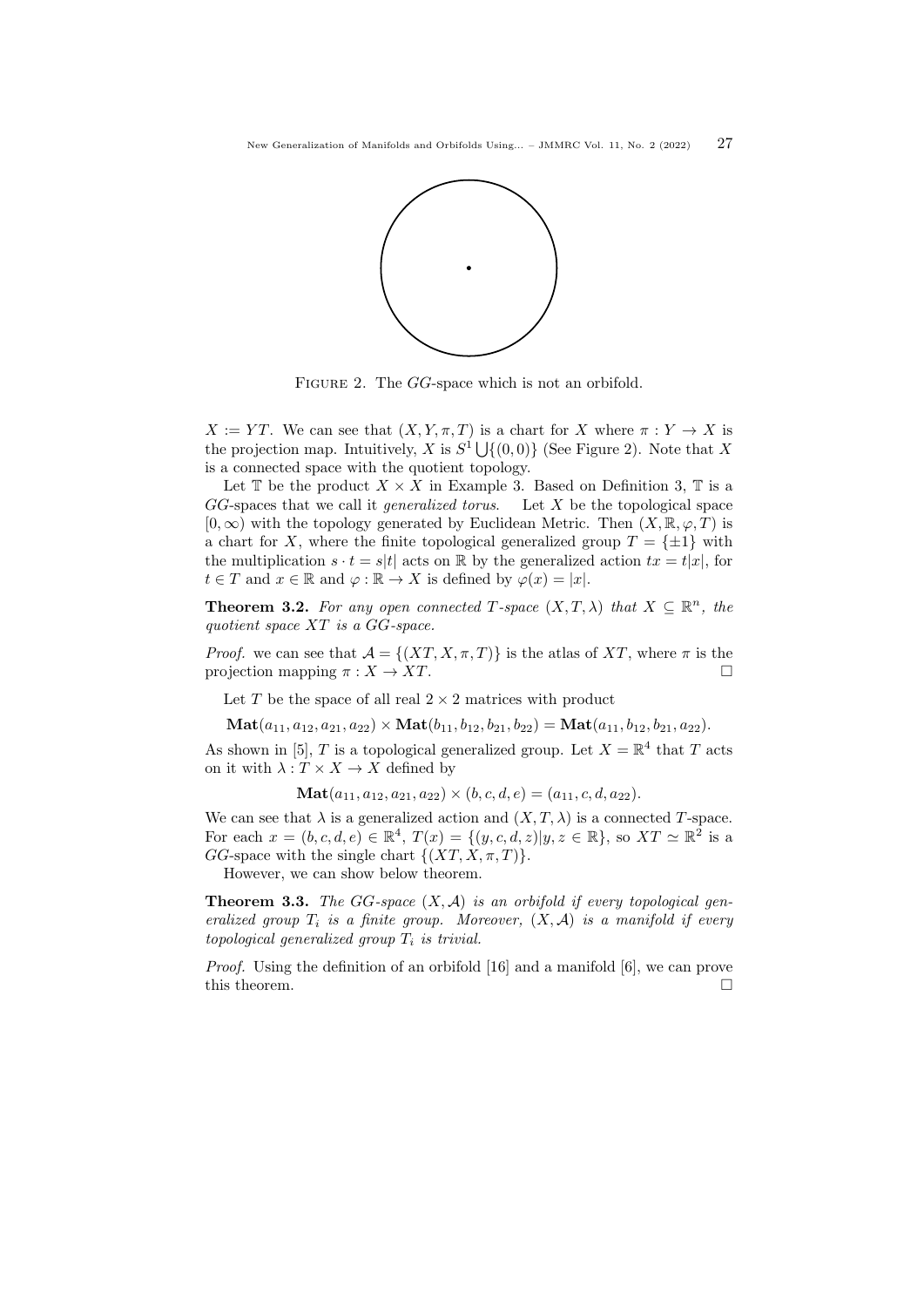Note. There are GG-spaces that are not a orbifold. (See Example [3\)](#page-6-0).

<span id="page-9-1"></span>**Theorem 3.4.** Let  $(X, \mathcal{A})$  be a GG-space. If every topological generalized group  $T_i$  in the atlas of X is finite and its generalized action is super perfect, then X is a manifold.

*Proof.* We know that for each  $x \in X$  there is a chart  $(U, \tilde{U}, \varphi, T)$  such that  $x \in U$  and  $\widetilde{U} \subseteq \mathbb{R}^n$  and a continuous map  $\varphi : \widetilde{U} \to U$  induces a homeomorphism between  $\tilde{U}T$  and U. We claim that  $\tilde{U}T$  is locally Euclidean ,i.e. U is locally Euclidean and then  $X$  is a manifold.

Since the generalized action of T on  $\tilde{U}$  is super perfect,  $tz \neq z$  for each  $t \notin e(T)$  and for each  $z \in \tilde{U}$ . Moreover, T is finite, so we can say that for each  $z \in \tilde{U}$  there is a neighborhood  $\tilde{V} \subseteq \tilde{U}$  of z such that

<span id="page-9-0"></span>
$$
(4) \t\t t\widetilde{V}\bigcap\widetilde{V}=\varnothing,
$$

where  $t \notin e(T)$ .

Now we consider the projection map  $\pi : \tilde{U} \to \tilde{U}T$ . We will show that  $\pi(\tilde{V})$ is a open subset of  $\widetilde{U}T$  that is homeomorphic to the open subset  $\widetilde{V}$  of  $\mathbb{R}^n$ . This implies that  $\tilde{U}T$  and also U are locally Euclidean.

We can see that  $\pi^{-1}(\pi(\widetilde{V})) = \bigcup t\widetilde{V}$ , where  $t \in T$ . Since the action of T on  $\tilde{U}$  is perfect, so every  $\lambda_t : X \to X$  defined by  $\lambda_t(x) = tx$ , is a homeomorphism and so is an open map. So  $t\tilde{V} = \lambda_t(\tilde{V})$  is an open subset of  $\tilde{U}$ . So  $\pi^{-1}(\pi(\tilde{V}))$  is open in  $\tilde{U}$ . According to the quotient topology,  $\pi(\tilde{V})$  is open in  $\tilde{U}T$ . Moreover, we knew that  $\pi_{\vert \tilde{V}} : V \to \pi(V)$  is an open surjective continuous map. Also using [4,](#page-9-0) it is injective. So  $\pi(\widetilde{V})$  is homeomorphic to  $\widetilde{V}$  and  $\widetilde{U}T$  is locally Euclidean.<br>Therefore U is locally Euclidean. Therefore U is locally Euclidean.

Note that in Theorem [3.4,](#page-9-1) the finiteness of the topological generalized group  $T$  in atlas  $A$  is necessary. For instance, in example [3,](#page-6-0) in which  $X$  is not a manifold.

## 4. Conclusion

In this paper, we introduced and studied new geometric structures called GG-spaces. They are a new generalization of manifolds and orbifolds. We also prove that if each topological generalized group  $T_i$  in atlas of X is finite and its generalized action is super perfect, then  $X$  is a manifold.  $GG$ -spaces are new geometric spaces on which concepts such as GG-subspaces, smooth maps and tangent space can be studied.

#### 5. Aknowledgement

The authors wish to express their cordial thanks to the anonymous referees for useful suggestions and comments.